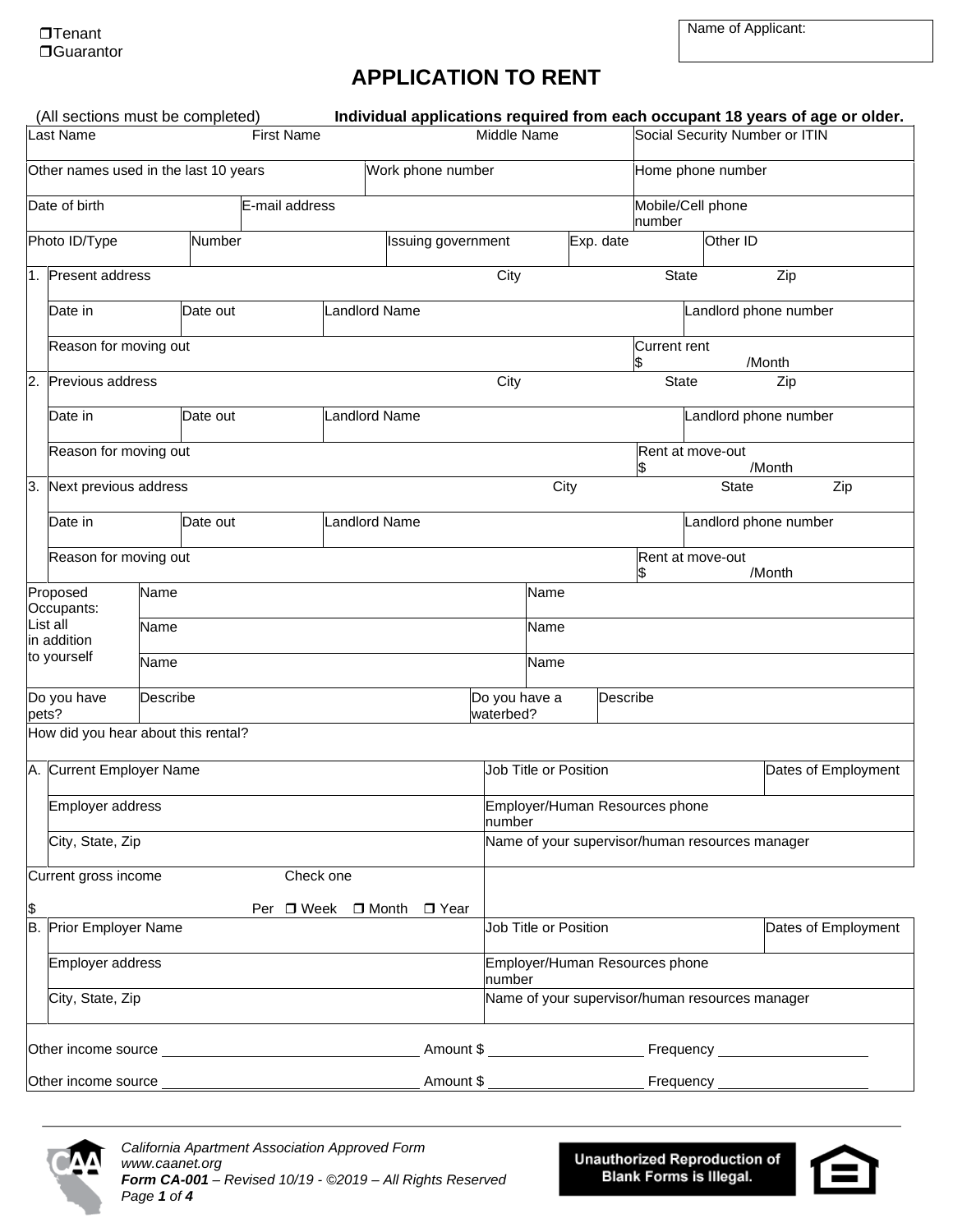| Name of your bank | <b>Branch or address</b> | <b>Account Number</b> | <b>Type of Acct</b> |
|-------------------|--------------------------|-----------------------|---------------------|
|                   |                          |                       |                     |
|                   |                          |                       |                     |
|                   |                          |                       |                     |
|                   |                          |                       |                     |
|                   |                          |                       |                     |

#### **Please list ALL of your financial obligations below.**

| <b>Name of Creditor</b> | $\overline{\phantom{0}}$<br><b>Address</b> | <b>Phone Number</b> | Monthly Pmt.<br>Amt. |
|-------------------------|--------------------------------------------|---------------------|----------------------|
|                         |                                            |                     |                      |
|                         |                                            |                     |                      |
|                         |                                            |                     |                      |
|                         |                                            |                     |                      |
|                         |                                            |                     |                      |
|                         |                                            |                     |                      |

| In case of emergency, notify: | Address: Street, City, State, Zip | <b>Relationship</b> | <b>Phone</b> |
|-------------------------------|-----------------------------------|---------------------|--------------|
|                               |                                   |                     |              |
|                               |                                   |                     |              |
| I2                            |                                   |                     |              |
|                               |                                   |                     |              |

| <b>Personal References:</b> | Address: Street, City, State, Zip | Length of<br>Acquaintance | <b>Occupation</b> | <b>Phone</b> |
|-----------------------------|-----------------------------------|---------------------------|-------------------|--------------|
| l1.                         |                                   |                           |                   |              |
| 2.                          |                                   |                           |                   |              |

| Model: <b>Example 2019</b> | Year: www. | License #: ______________________ |
|----------------------------|------------|-----------------------------------|
|                            |            |                                   |
| Model:                     | Year:      | License $\#$ :                    |
|                            |            |                                   |
|                            |            |                                   |

Have you ever filed for bankruptcy? Have you ever been evicted or asked to move?



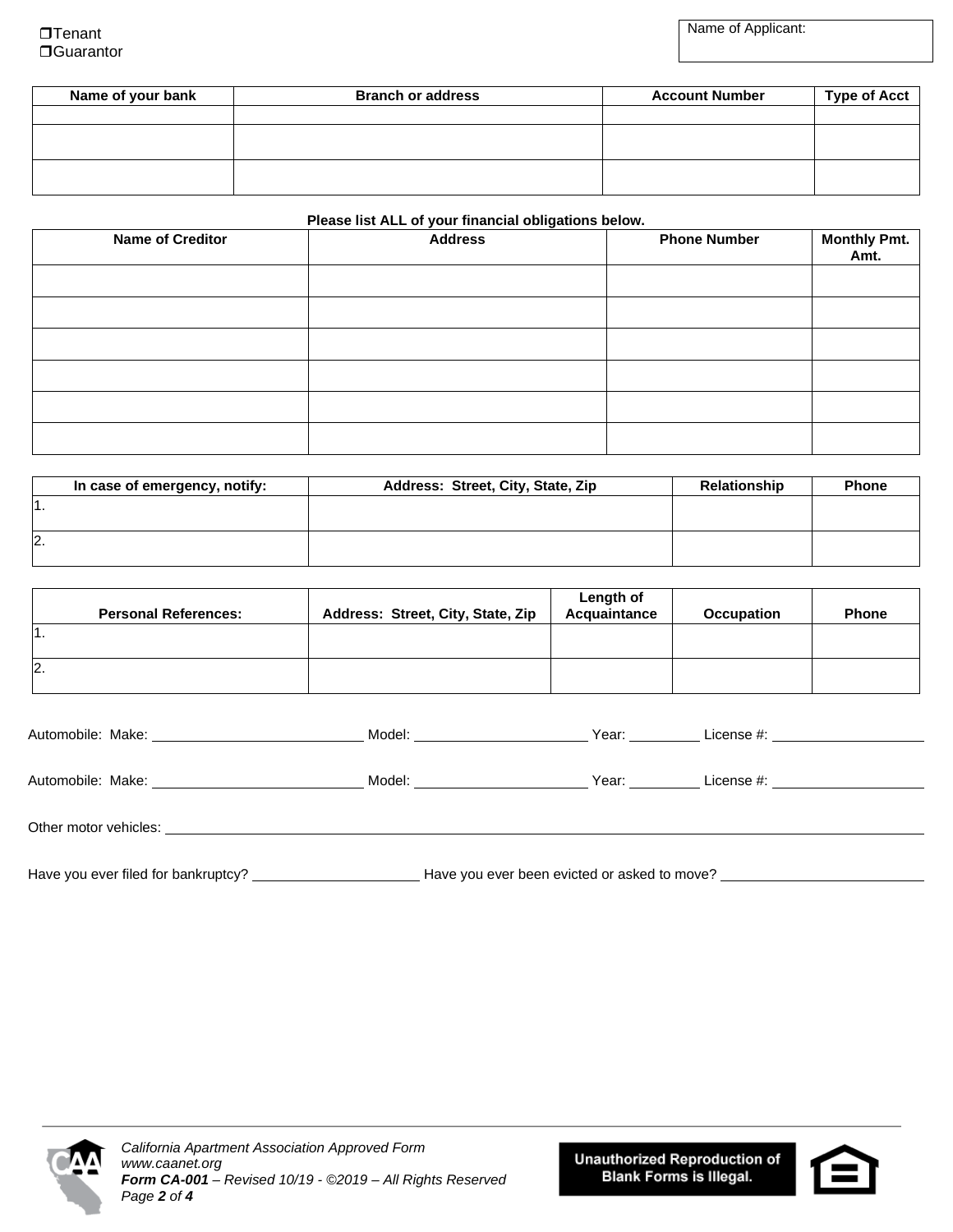#### **NOTICE REGARDING CALIFORNIA INVESTIGATIVE CONSUMER REPORTING AGENCIES ACT**

Landlord does not intend to request an investigative consumer report regarding the Applicant.

Unless the box above is checked, Landlord intends to request an investigative consumer report regarding the Applicant's character, general reputation, personal characteristics, and mode of living. Under Section 1786.22 of the California Civil Code, the files maintained on you by the investigative consumer agency shall be made available to you during business hours and on reasonable notice, provided you furnish proper identification, as follows: (1) You may appear at the investigative consumer reporting agency identified below in person, (2) you may make a written request for copies to be sent by certified mail to a specified addressee, or (3) you may make a written request for a summary of the file to be provided over the telephone. The agency may charge a fee, not to exceed the actual duplication costs, if you request a copy of your file. The agency is required to have personnel available to explain your file to you, and the agency must explain to you any coded information appearing in your file. If you appear in person, a person of your choice may accompany you, provided that this person furnishes proper identification. If you are accompanied by a person of your choosing, the agency may require you to furnish a written statement granting permission to the investigative consumer reporting agency to discuss your file in the other person's presence. The agency that will prepare the report(s) identified in this section is listed below:

\_\_\_\_\_\_\_\_\_\_\_\_\_\_\_\_\_\_\_\_\_\_\_\_\_\_\_\_\_\_\_\_\_\_\_\_\_\_\_\_\_\_\_\_\_\_\_\_\_\_\_\_\_\_\_\_\_\_\_\_\_\_\_\_\_\_\_\_\_\_\_\_\_\_\_\_\_\_\_\_\_\_\_\_\_\_\_\_\_\_\_\_\_\_\_\_\_\_\_\_\_\_\_\_\_\_\_\_

\_\_\_\_\_\_\_\_\_\_\_\_\_\_\_\_\_\_\_\_\_\_\_\_\_\_\_\_\_\_\_\_\_\_\_\_\_\_\_\_\_\_\_\_\_\_\_\_\_\_\_\_\_\_\_\_\_\_\_\_\_\_\_\_\_\_\_\_\_\_\_\_\_\_\_\_\_\_\_\_\_\_\_\_\_\_\_\_\_\_\_\_\_\_\_\_\_\_\_\_\_\_\_\_\_\_\_\_

#### *Name of Agency*

#### *Address of Agency*

If you would like a copy of the report(s) that is/are prepared, please check the box below:  $\Box$  I would like to receive a copy of the report(s) that is/are prepared

If the box above is checked, Landlord agrees to send the report to Applicant within three (3) business days of the date the report is provided to Landlord. Landlord may contract with another entity to send a copy of the report.

**Applicant represents that all the above statements are true and correct, authorizes verification of the above items, and agrees to furnish additional credit references upon request. Applicant authorizes Landlord to obtain reports that may include credit reports, unlawful detainer (eviction) reports, bad check searches, social security number verification, fraud warnings, previous tenant history and employment history. Applicant consents to allow Landlord to disclose tenancy information to previous or subsequent Landlords.** 

Landlord will require a payment of \$\_\_\_\_\_\_\_\_\_\_\_\_\_\_\_\_\_\_\_\_, which is to be used to screen Applicant.

| The amount charged is itemized as follows:<br>1. Actual cost of credit report, unlawful detainer (eviction) search, and/or other screening reports |  |
|----------------------------------------------------------------------------------------------------------------------------------------------------|--|
| 2. Cost to obtain, process and verify screening information (may include staff time and other soft costs) \$                                       |  |
| 3. Total fee charged                                                                                                                               |  |
| The undersigned Applicant is applying to rent the premises designated as:                                                                          |  |
|                                                                                                                                                    |  |
| The rent for which is $\$\$ per $\qquad \qquad$ .<br>Upon approval of this application, and execution of a rental/lease agreement, the             |  |
| applicant shall pay all sums due, including required security deposit of \$<br>before occupancy.                                                   |  |

*Date Applicant* **(signature required)**



*California Apartment Association Approved Form www.caanet.org Form CA-001 – Revised 10/19 - ©2019 – All Rights Reserved Page 3 of 4*